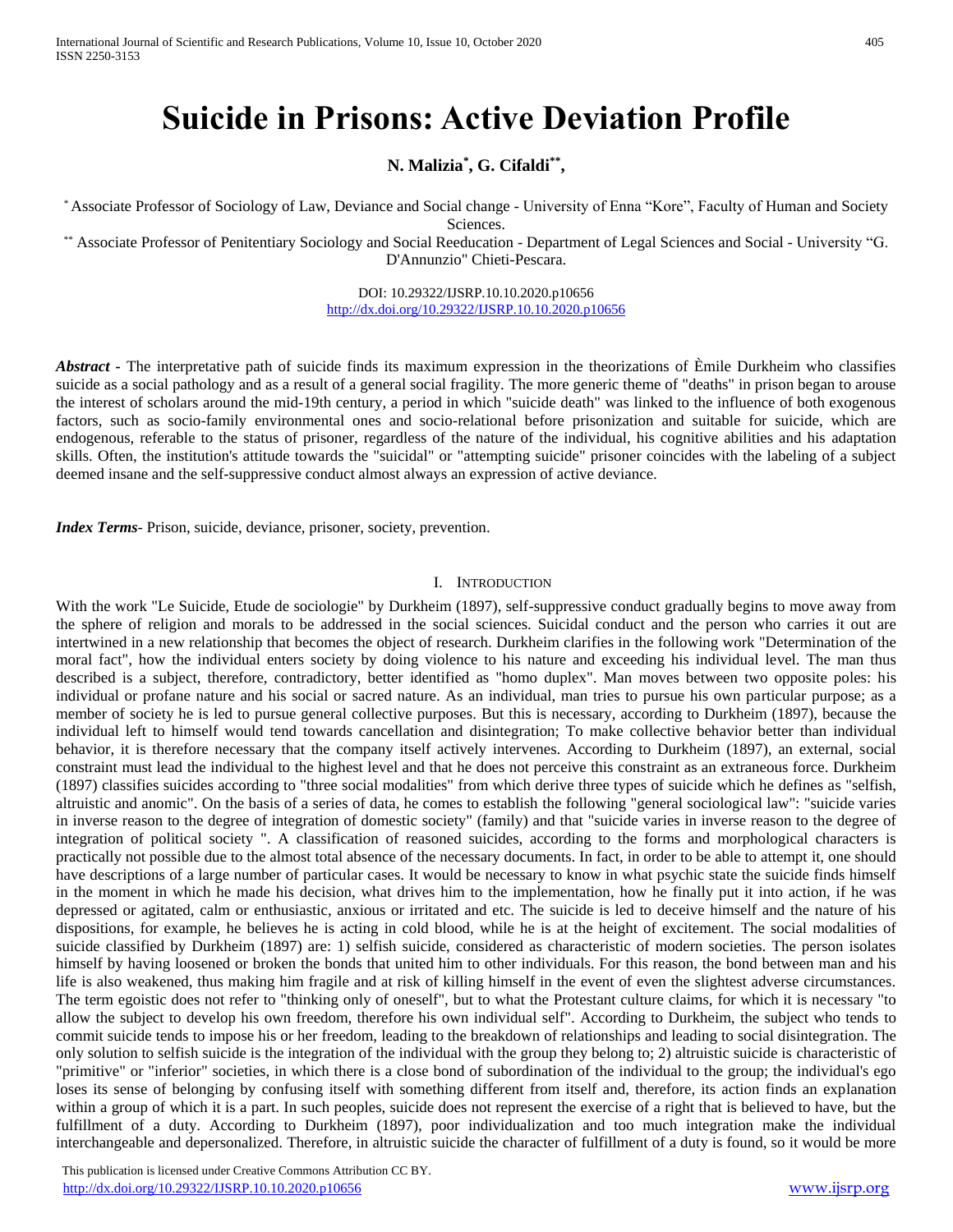International Journal of Scientific and Research Publications, Volume 10, Issue 10, October 2020 406 ISSN 2250-3153

correct to define it as compulsory altruistic suicide. Furthermore, optional altruistic suicide can also be identified: this type of suicide has in common with the obligatory altruistic type, the type of social context tending to totally depersonalize the individual whose life is nothing of source to society. It differs from compulsory altruistic suicide in that the man, in the optional one, kills himself without being expressly kept there, often for reasons that Durkheim (1897) defines as futile or, solely, for the joy of sacrifice. In the optional altruistic suicide the individual aspires to strip himself of his individual being to annihilate himself in that other thing which he considers his true essence; 3) anomic suicide derives from social imbalances, from moments of crisis or economic disasters, before and after revolutions, in cases of sudden changes in socio-economic situations or careers. The relationship between individual and society is so strong that it pushes the subject to sacrifice. Society is not only something that attracts individuals' feelings and activities with unequal intensity, it is also a power that regulates them. There is a relationship between the way in which this regulatory action is exercised and the social rate of suicides. Anomy is, therefore, in our modern societies a regular and specific factor of suicide (called anomalous note) that does not depend on the way in which individuals are linked to society, but on the way in which it disciplines them. Anomic suicide derives from the fact that men's activity is unregulated and they suffer from it. In anomic suicide, individual passions are left without a regulatory brake. In the opposite case, if the society regulated too much, according to Durkheim (1897), the cases of "fatalistic suicide" would increase instead, that is, the one committed by individuals whose future is completely closed, predetermined and whose passions remain coerced due to an excessive discipline. In this regard, it is necessary to underline how the formulation of the Durkheimian theory was influenced by two factors of fundamental importance: the risk of disintegration of society in European countries and the need for sociology to recognize its scientific identity in the academic world. Durkheim, considering suicide as a symptom of social pathology, omits the contribution of other human sciences such as psychology. These setting limits are all the more evident when considering how suicide, perhaps more than other human action, depends on numerous psychosocial, cultural, political and biological causes and that it is not possible to try to provide an explanation that wants to be exhaustive. taking into account the results of research conducted by anthropologists, historians, psychologists, biologists.

### II. The reactions to Durkhemian theory

After the publication of Durkheim's work there were divergent reactions: Esquirol (1838) and others clearly rejected these assumptions, believing that suicide rates could be explained exclusively in terms of mental disorders and, therefore, sociology could not deal with the phenomenon as a product of psychopathological rather than social conditions. Blondel (1933) attempted to integrate the conflicting positions by arguing that although the social situation of the suicide was decisive, at the origin, however, there is always a depressive personality with tendencies towards the suicidal act, hoping for an interaction between psychiatrists and sociologists in order to study suicides more fully. For Gurvitch, (1939) unlike the clear Durkheimian opposition between society and individual, it was necessary to highlight the constant interpenetration between these two entities and, therefore, social facts could not be studied as entities external to the individual and not even consider society as a summation of individual consciences (Tarde, 2010). Halbwachs (1930) accused Durkheim of excessive generalization in exposing the motivations that lead the European individual to suicide. These argued that factors such as religion, nationality, employment, education, socio-economic status, family relationships, before being confronted with suicide, had to be analyzed in relation to both rural and urban-industrial societies, in consideration of the diversity of cultural models of the respective residence groups. Halbwachs (1930) believes that a high suicide rate represents a particularly accurate index of the amount of suffering, imbalances, disease and sadness that exist in a group.

### III. Studies and research on self-suppression

The first studies on suicide began in the Enlightenment period, in the context of criminological theories based mainly on legal aspects which, with the advent of positivism, however, gradually changed into a more "social" perspective. Consequently, a greater concentration of scholars' interest was observed on the reasons that could have led the subject to commit suicide. The need to study social phenomena therefore became pressing through empirical scientific analyzes. The first statistical studies for the analysis of social facts were conducted in the mid-nineteenth century: the ultimate aim was the attempt to explain the root causes of these events taking into account for the first time the social environment in which they took place. In the second half of the nineteenth century, Morselli (1879), an exponent of moral statistics, was the first scholar to undertake significant research on suicide. He assumed that suicide, like any other social phenomenon, is the consequence of events that occurred in previous periods and therefore responds to laws and specific influences deriving from society. The study of suicide, therefore, detached itself for the first time from the religious and superstitious perspective to take on predominantly psychological and social connotations. In this sense, the use of statistics became of fundamental importance, intended as a tool that allowed to collect social facts to present them under a common denominator. In the essay "Social structure and anomia" Merton (1938) carries out a systematic analysis of the social and cultural factors that determine the deviated behavior. Among these, he considers legitimate goals and regulatory rules of fundamental importance. The former represent legitimate objectives for each member of society regardless of the individual social positions occupied. Regulatory rules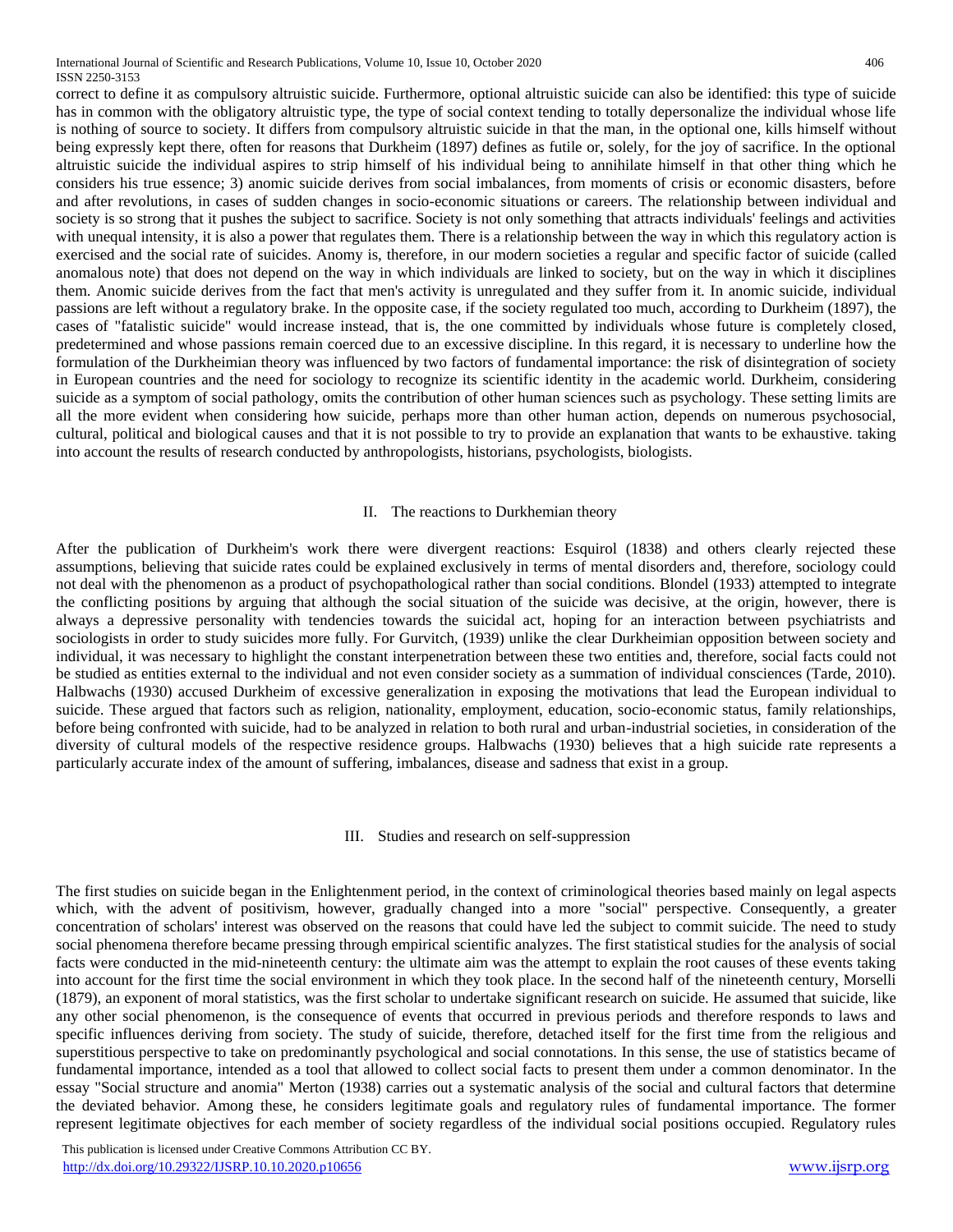This publication is licensed under Creative Commons Attribution CC BY. perform a control function over legitimate methods of reaching goals. According to Merton (1938), in general, in order to pursue the culturally approved goal, individuals prefer to adopt the most effective behavior, regardless of its cultural legitimacy. Thus social instability would gradually develop, developing the phenomenon called "anomia" by Durkheim (1897). The "demoralization" would therefore be generated by the exaltation process of the end with the consequent de-institutionalization of the means with particular reference to those companies in which there is no high degree of integration between goals and regulations. Starting from Durkheim's assumption (1897), according to which the suicide rate varies inversely proportional to the degree of integration of the individual in society, Gibbs and Martin (1958) start an animated debate on suicide theories. The development of their hypothesis is inseparable from the clarification of what is meant by the term integration, without forgetting the need to formulate a quantitatively verifiable hypothesis. By broadening the definition of Durkheim, the two authors trace integration to the stability and duration of social relations within a community. However, even these two variables are not easy to measure. Therefore, starting from the assumption that all individuals occupy a status (age and sex, for example) within a wider system of status (race, occupation, marital status, etc.), the two scholars base their theory on the concept of integration of status. The anomia state theory developed by Powell (1958) presupposes, for the definition of suicide, the existence of a self, immediately highlighting the socio-psychological nature of his study. Powell's theory, in fact, arises as a reworking of the concepts of I and Me proposed by Mead (1966): according to the latter, the conjugation of the car (Io) and hetero-referentiality (Me) comes to be determined the Self, understood as the product of a social process of selfinteraction in which individuals report to themselves the dynamics that guide the situations in which they act, and the resulting action is conditioned by the interpretation of those same dynamics. The theme around which Powell's theory is based is that the nature and incidence of suicide varies with social status; unlike Gibbs and Martin (1958), however, he defines status as a precise position taken by a subject within the social system, just as the role held within it is attributable to rights and status obligations : in this sense, the role of an individual held first in the family, later in the peer group, and finally as an adult within the community, is incorporated into the structure of self. Starting in the 1920s, a group of scholars, later recognized as the "School of Chicago", gave rise to a tradition of empirical research, the results of which profoundly influenced the study of many different phenomena and disciplines. One of these is that of human ecology, which applies, perhaps at times in a forced way, the behavioral characteristics of plant ecology, biotic order, to human societies, considered the foundation of the social order. Within this approach, a current develops aimed at studying the origin of deviant behaviors and suicide, being able to distinguish three different areas of thought: the first focuses on the causal relationship between social action and physical involvement of the subject, considering the action the result of the pressure exerted by the environment; the second traces the social action to the interdependence between the different social units (populations) and, finally, the third places emphasis on the meanings that the individual attributes to their own actions and those of others. Despite numerous studies, the ecological approach to suicide presents a strong weakness, that is, affirming the existence of a direct connection between social disorganization and the suicide rate without any empirical evidence to support it. An unprecedented innovation in the American suicide literature is undoubtedly represented by the work of Henry and Short (1954) who place murder and suicide on the same level, considering them both the result of aggressive social behavior in response to conditions of frustration generated by external restraint. The two phenomena differ only in the fact that in the case of suicide, violence is directed towards oneself, while in murder it is directed towards others. The main purpose of the two authors was to combine psychological and sociological variables to explain changes in suicide rates. Starting from the observation that both suicide and murder are both forms of aggression, one self-directed and the other heterodirect, Gold (1958) attempts to elaborate a theory that connects psychological theories with sociological ones. His starting hypothesis is that moving towards suicide rather than murder depends on the type of sanction used in the socialization process. Among the first to analyze the phenomenon was Esquirol (1838) who, in "Des Maladies Mentales", claimed that suicides were committed by alienated people who attempted their lives only in a delusional phase. Adler (1967) instead identifies suicide a form of communication through which others are forced to appreciate the one they have lost and what they represent. In the face of painful states of being, in which we witness a physical, moral and social devaluation of the ego, to the same thus, the way of fear, of flight, of struggle, the behavior of taking one's own life represents an extreme attempt at defense. Sullivan (1953), stressing the interpersonal component of the suicidal gesture, also considers it as a "chance fatality" in which the real goal of self-suppression is represented by an individual who in the past had a highly negative influence, destructive for the subject who decides to end it. Wahl (1957) highlights the connection between the suicidal act and the desire to reincarnate, the mystical choice of a new life and individual regression based on magical and omnipotent aspects. Hillman (1964) also focuses attention on the relationship between suicide and soul in a broader perspective that includes law, the Church and society in general. In fact, he highlights how the law has judged him a crime for a long time, religion a sin and society rejects it, tending to undermine it or to justify it with madness, as if it represented the largest of the antisocial aberrations. For the author, however, the meaning of the gesture is exclusively of a personal nature and the attempt to understand it necessarily passes through opening up to death, intimate knowledge and identification. Suicide is intended as a path to enter death, determined by the deepest fantasies of the individual soul. It represents not only a way out of life, but also a path of entry into death. The consequent regeneration of the soul means that the suicidal act can be considered not as a gesture against living, but as a satisfaction of an overwhelming need for a fuller existence. Menninger's vision of suicide appears complex (1938) who claimed that three psychic components must coexist for suicide to be achieved: 1) the death instinct, that is, the desire to kill determined by primary aggression; 2) the desire to die from guilt and as a search for atonement; 3) the desire for death to find refuge from the adverse circumstances of one's life and to end one's conflicts. Therefore, according to Menninger (1938), at least three wishes can contribute to a suicidal act: the desire to kill; the desire to be killed; the desire to die. The author therefore identified the following types of selfsuppression: chronic suicide, where the subject chronicizes self-destructive behaviors, inflicting suffering that causes the gradual deterioration of their vital functions (alcoholism, masochism, anorexia-bulimia, behavioral disorders, etc.). In this way he proceeds by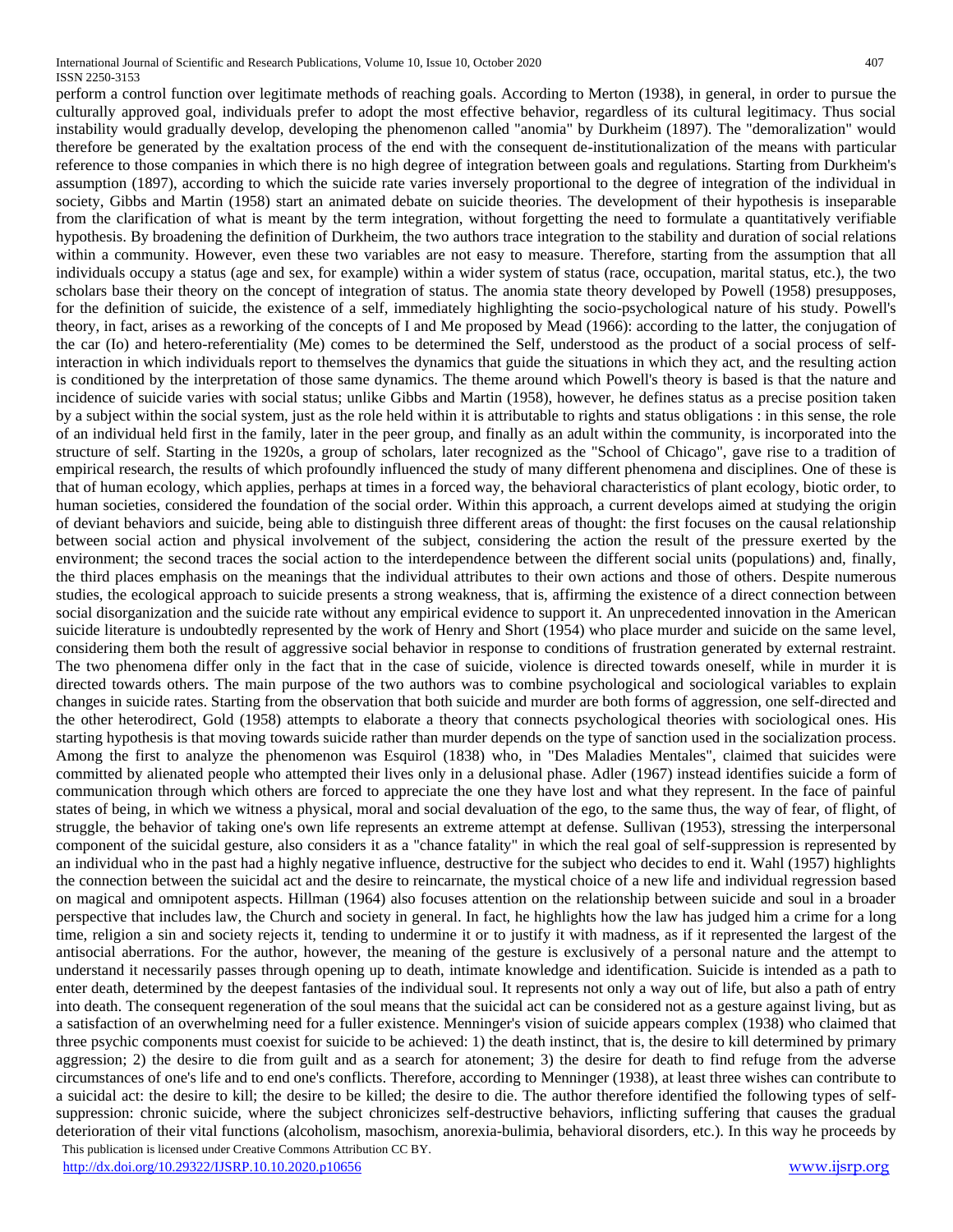"delaying" his death; localized suicide: self-destructive behavior is focused on a single part of the body (onychophagy, surgery, frigidity, impotence, etc.); organic suicide: development of organic pathologies induced by conflicting factors of psychogenic origin (oncological pathologies, and so on). Zilboorg (1936), developing some theoretical aspects of Menninger (1938), argued that in every suicidal act there is an unconscious component of hostility and a great inability to love others. He also identified the narcissistic aspect of this primitive gesture by considering it a means by which the individual tries to make his fantastic instances of immortality concrete. In the phenomenology of the suicidal act, Fornari (1967) considers the depressive anxieties caused by the loss of the love object to be of fundamental importance and, consequently, suicide would result in the desperate attempt to see his relationship with the lost object reaffirmed. Furthermore, he underlines the meta-communicative aspect of self-aggression that the suicide would represent with "a denial of death", in fact believing that the suicide desperately searches for his relationship with the world, although apparently he denies this relationship. In addition to the aggressive aspects, Stengel (1977) identifies further non-destructive motivations in suicide with particular reference to the desire to be able to affect the feelings of others. Therefore, in the suicidal gesture, it highlights a sort of appeal function, therefore an unconscious call to obtain the attention of the environment. It also highlights how in the suicidal gesture there is not always a lucid determination in ending it: this would instead often be determined by a state of confusion. The author then concludes that most suicidal people want neither to live nor die, but to do both at the same time. Deshaies, (1951) in "Psychology of suicide" considers the latter as the result of an integration of psychological, social and physical factors. He illustrates the following six types of suicide: defensive suicide against an unsustainable situation; the self-punitive one, determined by a very strong sense of guilt; self-assault suicide, through the internalization of an aggressive act; the ablative one, as a "sacrificial act"; playful suicide, by imitation or curiosity, and finally tanatological suicide, determined by the death instinct. Biswanger (1973), founder of existential analysis, focuses attention on the fragmentation of the temporal dimension of the suicidal subject, emphasizing his inability to project himself into a future dimension. Hendin (1963) argues that depressive psychopathology alone is not sufficient to push the subject to commit suicidal behavior, assuming that different psychodynamic organizations may be involved in suicide: meeting with the loved object; death as revenge on the other; suicide as self-punishment and atonement for blame; suicide as a fantasy of rebirth. Musatti (1949) considers aggression towards oneself as the constitutive essence of melancholy, which can proceed from purely psychological aspects and elaborations until it reaches its most extreme physical form represented by suicide. With regard to the etiopathogenesis of suicide, the author identifies the following two trigger mechanisms: the first is represented by the psychological imbalance caused by the impossibility of going beyond the libidinal investment for the loved and lost object, with the consequent subjective identification with this the latter and its elimination through self-suppression. The second consists in the psychologically fragile individual's inability to face external reality, with the consequent liberating reaction of transformation of his hetero-aggression into self-elimination. Baechler (1975) elaborates a theory that integrates some aspects of dynamic psychology and others of a biological nature. The basic hypothesis is that each individual, in relation to his / her learning skills and biological functions, tends to develop a reactive mode in relation to specific environmental conditions. Shneidman (1985) developed a threedimensional integrative theory also known as "cube theory". He highlights how often suicide represents the only way out when the cognitive and reactive abilities of the individual are overwhelmed by intense psycho-physical pain, by a strong disturbance (recordable based on the intensity of the subjectively perceived stress) and by a high degree of compulsion. From the etiological point of view, the author puts forward the hypothesis that suicidal behaviors can be traced, in a schematic way, to the three dimensions of this geometric figure which would precisely coincide with: 1) pain: understood as a subjective experience of an unbearable suffering psychological; 2) disturbance: general psychological state of a disturbed person. It is intended as the relative ability of the individual to control agitation, impulses and the tendency to act compulsively. The latter aspect, for the author, would be decisive in relation to the lethality of the suicidal act; 3) compulsion: considered as the determining factor of individual psychological reactions in reference to thoughts, feelings and behaviors. This would correspond, therefore, to the resultant of the influences on the subject of both intra-subjective and social relationships. At the basis of deviant behavior there is a lack of development of cognition as stated by Walters and White

## IV. The types and significance of intramural suicides in the modern perspective

(1989). Deviance is determined not by external influences but by the irrationality and inadequacy of the individual's mental patterns.

Among the various deviant behaviors, suicide represents the validity of the relativistic conception of deviance.

 This publication is licensed under Creative Commons Attribution CC BY. Aggressive suicide differs from anaggressive suicide according to the quality of the emotional behavior. This bipartition refers to the distinction between active and passive deviance elaborated by Parsons (1951). By adapting the theory of deviance to this phenomenon, suicide can be traced back to a form of passive deviance, because in the end it is an act that translates into self-death and implies the most extreme renunciation. On the other hand, it can be considered a form of active deviance, when it takes on a meaning of protest and, therefore, expresses an (active) reaction in the face of an uncomfortable situation. Different types are configured in relation to the object of aggression or not of suicidal behavior: 1) renouncing (or anaggressive) suicides, in which no form of heterodirect aggression is highlighted. These are episodes in which the subject does not react in the face of adversity at all: he does not translate his impatience into hostility, just as it does in the case of rebellious acts; 2) suicide by depression, in which the subject suffers his own pain without reacting by performing an act of passive deviance. This passivity occurs, in fact, with an act both physically and symbolically self-aggressive (unlike rebel suicides where the gesture is an act only physically, but symbolically hetero-aggressive since the subject kills himself, but in reality he would like to kill a other). Analyzing the ideal type of suicide by depression, several ideal subtypes of suicide can be distinguished: a) suicide / melancholy, defined as the self-suppressive gesture that follows the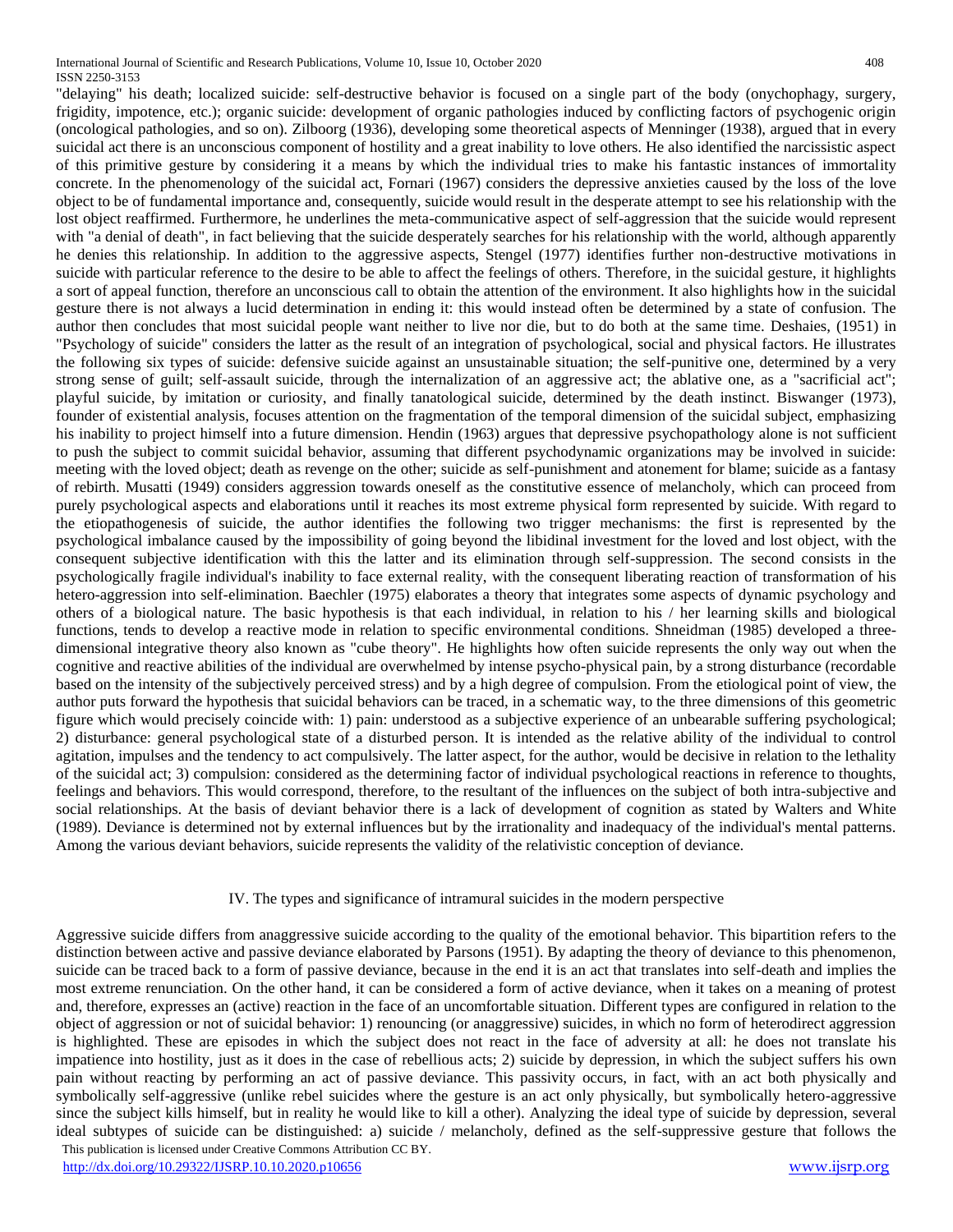International Journal of Scientific and Research Publications, Volume 10, Issue 10, October 2020 409 ISSN 2250-3153

inability to accept separation from the object of love; b) suicide / punishment, in which the punitive component of suicide in prison would perform the function of redemption of guilt; c) suicide / mourning: in this ideal type of suicide mourning causes the ego to renounce the object declaring it dead, and offering the ego, in exchange for this renunciation, the prize of remaining alive. But if in the melancholy separation and loss are now impossible, being the object introjected and identified with one's ego, then, according to Rossi (1990), suicide arises from the failure of mourning and the possibility of separation, that is, from the attack against the badly loved object that is within itself "; 3) suicide  $\epsilon$  escape represents one of the most common manifestations of suicide in the prison environment. By giving up living, the prisoner assumes a behavior typical of passive deviance, since he tries to solve his problems through the most extreme form of abandonment and escape: death. Liebling (1992) argues that detainees, subjected to a heavy state of stress, view suicide not as an act that leads to death, but as an escape route to a "place of peace" where they can take refuge. Death then becomes self-sacrifice to move on to a better world. According to Maltbeger and Buie (1980) suicide translates into "a form of individual, magical, omnipotent regression towards the mystical choice of a new life". Unlike the interpretations of suicide \ escape in which death is seen as a passage from earthly life to another form of life, Amery (1976), argues that suicide is intended simply and bitterly as an exit from the reality of this world, without the illusion of no passage to another world. In this case, suicide involves a leap into the void, into nothingness. Ceraudo (1996) argues that suicide in prison often responds to needs for relief and rest. Not far away is the position of Sarteschi and Maggini (1990) who highlighted the aspect of relief from the worries, misfortunes and difficulties of existence that often follow the prison experience. Liebling and Ward (1994) point out that the concept of suicide as an escape from a situation of extreme constraint finds the best theoretical support in Durkheim's (1897) interpretations regarding fatalistic suicide. Fatalistic suicide expresses the sense of escape and escape from a situation of subjection and compulsion, therefore it is not difficult to imagine that a situation of compulsion, such as to lead to suicide, as Durkheim (1897) describes, could occur in prison by the rigid and inflexible discipline of Total Institutions; 4) suicide as an irrational escape represents the prisoner's attempt to escape from the rigid world of penitentiary. The subject is compressed in a claustrophobic way by the sense of compulsion and vulnerable by an acute psychological pain that leads him to meditate on killing himself. In escape \ irrational suicide, the individual does not decide and is unable to calculate the acts and consequences of his own gestures of which he remains a victim. Sarteschi and Maggini (1990) described the emotional state that many inmates have in common: "prison is a moment of vertigo; everything projects itself far away: people faces, aspirations, habits, tensions, feelings that before represented the life, suddenly splash into a past that appears far, far away, almost foreign. "Baccaro and Morelli (2009) argue that many, before and during suicide, do not reflect at all on the problem of death. He underlines the fact that in attempting his own life the subject is driven by the desire to bring about change, to flee, to seek relief and rest. Stengel (1977) tends to deny and frustrate the possibility of conceiving of suicide as a stoic manifestation of freedom, believing that for a realistic understanding of the meaning of suicide, this must be understood mainly as a release from prison; 5) Suicide as a rational escape in prison is con it mainly appears as a form of refusal in the face of a disturbing situation and, as it is conceived, it can be defined, according to Baechler's terminology, as a real rational action. Escaping from prison is a recurring theme in a prisoner's fantasy and sometimes not only in his fantasy. Sometimes, due to the degree of lucidity and the rationality with which the entire behavior is managed, this ideal subtype of suicide \ escape becomes a real rational choice; 6) the appeal / protest suicide falls into the category of rebel suicides with manifestations of active deviance. In prison the prisoner often thinks of suicide as an instrument of appeal and as an expression of protest. Adler (1967) argues that this typology should be understood as an effort aimed at individual improvement and aimed at prevailing over others (or rather over the other, more significant for him). The suicidal act can therefore be read as a request for attention and as a virile protest towards the surrounding environment; 7) suicide threat / blackmail can be defined as that self-suppressive conduct carried out in order to instill fear in the prison institution. As Bucarelli and Pintor (1991) point out, suicide in prison very often outlines blackmail, "a form of indirect aggression: I try to kill myself so I punish you, causing the blame to fall on you (judge, guardian, etc.)"; 8) crime / revenge suicide occurs when the prisoner has reached the maximum degree of aggressive charge (Gonin, 1994). In this case, in fact, self-suppression arises from a real introversion of aggression. The subject is overwhelmed by the weight of hostility that he perceives from the outside and is completely prey to the impulse to rebel through violence; however, not being able to manifest and exercise this violence towards others, he is forced to fold it and pour it on himself. The ideal type of suicide crime \ revenge presents the extremes of the act of active deviance.

| Table 1                                                              |
|----------------------------------------------------------------------|
| Suicides, disaster health care, deaths from unclear causes, overdose |
| Prisoners who died in Italy from 2000 to 2020 (September)            |

|  | <b>Years</b> | <b>Suicides</b> | <b>Total Deaths</b> |
|--|--------------|-----------------|---------------------|
|  | 2020         | ◠               | 6                   |
|  | 2019         | 53              | 143                 |
|  | 2018         | 67              | 148                 |
|  | 2017         | 52              | 123                 |
|  | 2016         | 45              | 115                 |
|  | 2015         | 43              | 123                 |
|  | 2014         | 44              | 132                 |
|  |              |                 |                     |

 This publication is licensed under Creative Commons Attribution CC BY. <http://dx.doi.org/10.29322/IJSRP.10.10.2020.p10656> [www.ijsrp.org](http://ijsrp.org/)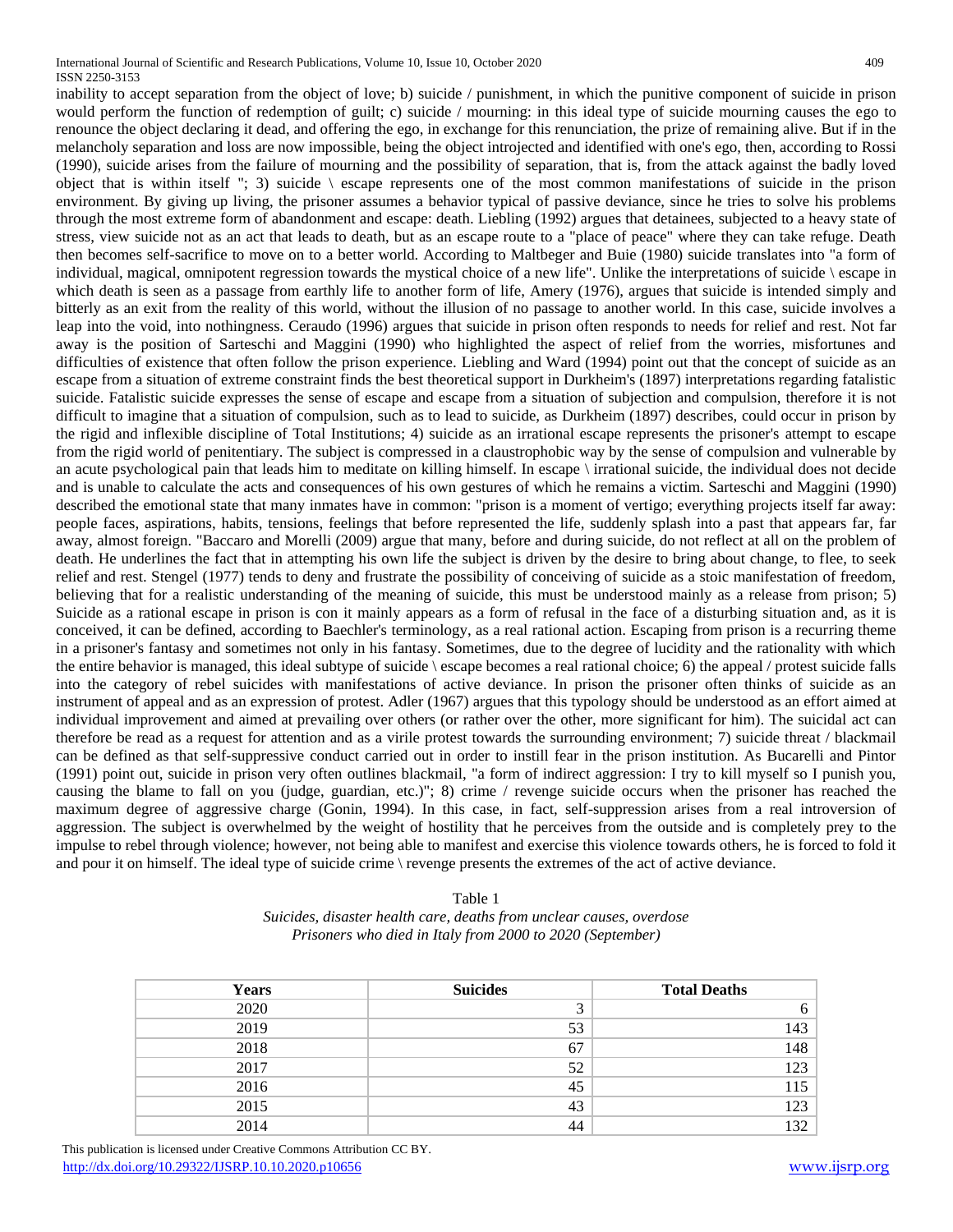International Journal of Scientific and Research Publications, Volume 10, Issue 10, October 2020 410 ISSN 2250-3153

| <b>Total</b> | 1.109 | 3.033 |
|--------------|-------|-------|
| 2000         | 62    | 167   |
| 2001         | 69    | 177   |
| 2002         | 52    | 160   |
| 2003         | 56    | 157   |
| 2004         | 52    | 156   |
| 2005         | 57    | 172   |
| 2006         | 50    | 134   |
| 2007         | 45    | 123   |
| 2008         | 46    | 142   |
| 2009         | 72    | 177   |
| 2010         | 66    | 185   |
| 2011         | 66    | 186   |
| 2012         | 60    | 154   |
| 2013         | 49    | 153   |

#### **REFERENCES**

- [1] A. Adler, Aspirazione alla superiorità e sentimento comunitario, Edizioni Universitarie Romane, Roma, 1967.
- [2] J. Améry, Levar la mano su di sé, Bollati Boringhieri, Torino, 1976.
- [3] L. Baccaro, F. Morelli, Il carcere: del suicidio ed altre fughe, Logos, Padova, 2009.
- [4] J. Baechler, Suicides, Basik Books, New York, 1975.
- [5] L. Bínswanger, Il caso Ellen West e altri saggi. Bompiani, Milano, 1973.
- [6] C. Blondel, Le suicide, Libraire Universitarie d'Alsace, Strasbourg, 1933.

[7] A. Bucarelli, P. Pintor, Morte e detenzione. In Rassegna Italiana di Criminologia, Organo Ufficiale della Società Italiana di Criminologia, Giuffrè, Milano, 1991.

- [8] F. Ceraudo, Il suicidio in carcere. In Medicina Penitenziaria, 27:14, 1966.
- [9] D. Deshaies, Psicologia del suicidio. Astrolabio, Roma, 1951.

[10] E. Durkheim, Le Suicide, Etude de sociologie. (trad. Il Suicidio – Studio di Sociologia. R. Scramaglia, Edizioni Bur, Milano, 1897.

- [11] É. Esquirol, Des maladies mentales considérées sous les rapports médical, hygiénique et médico-légal, 2 voll., Paris, 1838.
- [12] F. Fornari, Osservazioni psicoanalitiche sul suicidio. In Rivista di psicoanalisi, 13:21-36, 1967.

[13] P.J. Gibbs, W.T. Martin, A Theory of Status Integration and its Relationship to Suicide. In: American Sociological Review, 23: 104-07, 1958.

- [14] M. Gold, Suicide, Homicide; and the Socialization of Aggression. In American Journal of Sociology, 63: 651-61, 1958.
- [15] D. Gonin, Il corpo incarcerato, Edizioni Gruppo Abele, Torino, 1994.
- [16] G. Gurvitch, Essai de sociologie, Librarie du Recuil Sirey, Paris, 1939.
- [17] M. Halbwachs, Les causes du suicide, Alcan, Paris, 1930.
- [18] H. Hendin, The psychodynamics of suicide, J. Nerv Ment Dis, 136:236-244, 1963.

 This publication is licensed under Creative Commons Attribution CC BY. <http://dx.doi.org/10.29322/IJSRP.10.10.2020.p10656> [www.ijsrp.org](http://ijsrp.org/)